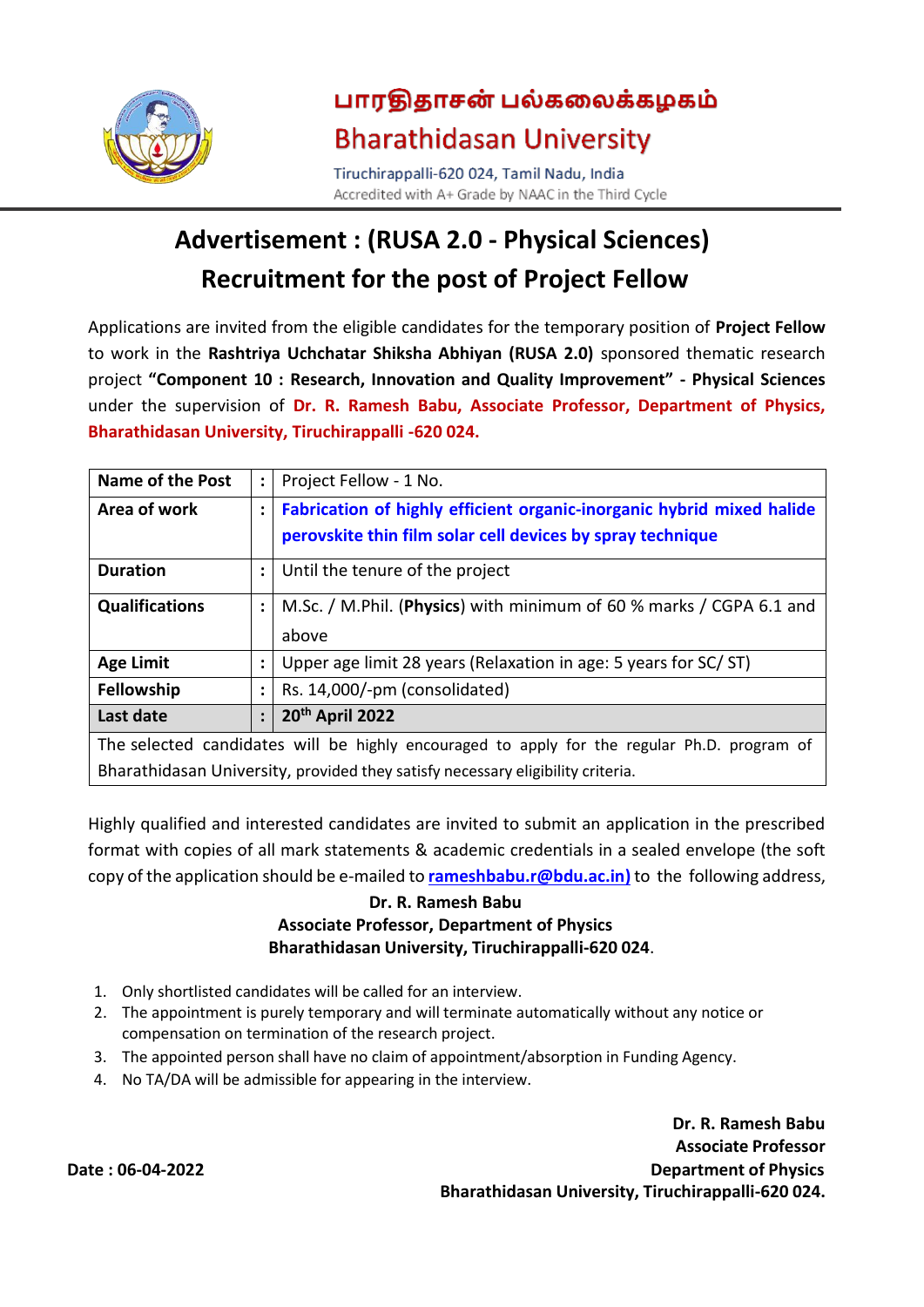

## **BHARATHIDASAN UNIVERSITY TIRUCHIRAPPALLI - 24**



## **Rashtriya Uchchatar Shiksha Abhiyan**

## **RUSA - 2.0**

## **APPLICATION FORM FOR THE POST OF PROJECT FELLOW**

## **(RUSA 2.0 : Physical Sciences )**

(To be filled by office)

| Application number | Date of Receipt of the |  |
|--------------------|------------------------|--|
|                    | application            |  |
|                    |                        |  |

## **1. Personal Details:**

| Full Name (In Capital)                                                           |  |                          |                               |
|----------------------------------------------------------------------------------|--|--------------------------|-------------------------------|
| Date of Birth (DD/MM/YY)                                                         |  | Gender<br>(Male/Female)  | Affix Recent<br>Passport Size |
| <b>Marital Status</b><br>(Married/Unmarried)                                     |  | Nationality              | Photo                         |
| Category (Gen/BC/MBC/SC/ST) (Attach the<br>copy of certificate)                  |  |                          |                               |
| <b>Address for Communication</b>                                                 |  | <b>Permanent Address</b> |                               |
| Mobile no.                                                                       |  | E-mail                   |                               |
| Name of the post applied for (Separate<br>application for each post is required) |  |                          |                               |

## **2. Education Background (From Matriculation Onward; Attach the Xerox copies of the qualifying degree certificates and mark sheets)**

| S. No. | <b>Degree</b> | <b>Board / University</b> | <b>Regular/Part time</b> | Year | <b>Division</b> | % Marks<br>/CGPA |
|--------|---------------|---------------------------|--------------------------|------|-----------------|------------------|
|        |               |                           |                          |      |                 |                  |
|        |               |                           |                          |      |                 |                  |
|        |               |                           |                          |      |                 |                  |
|        |               |                           |                          |      |                 |                  |